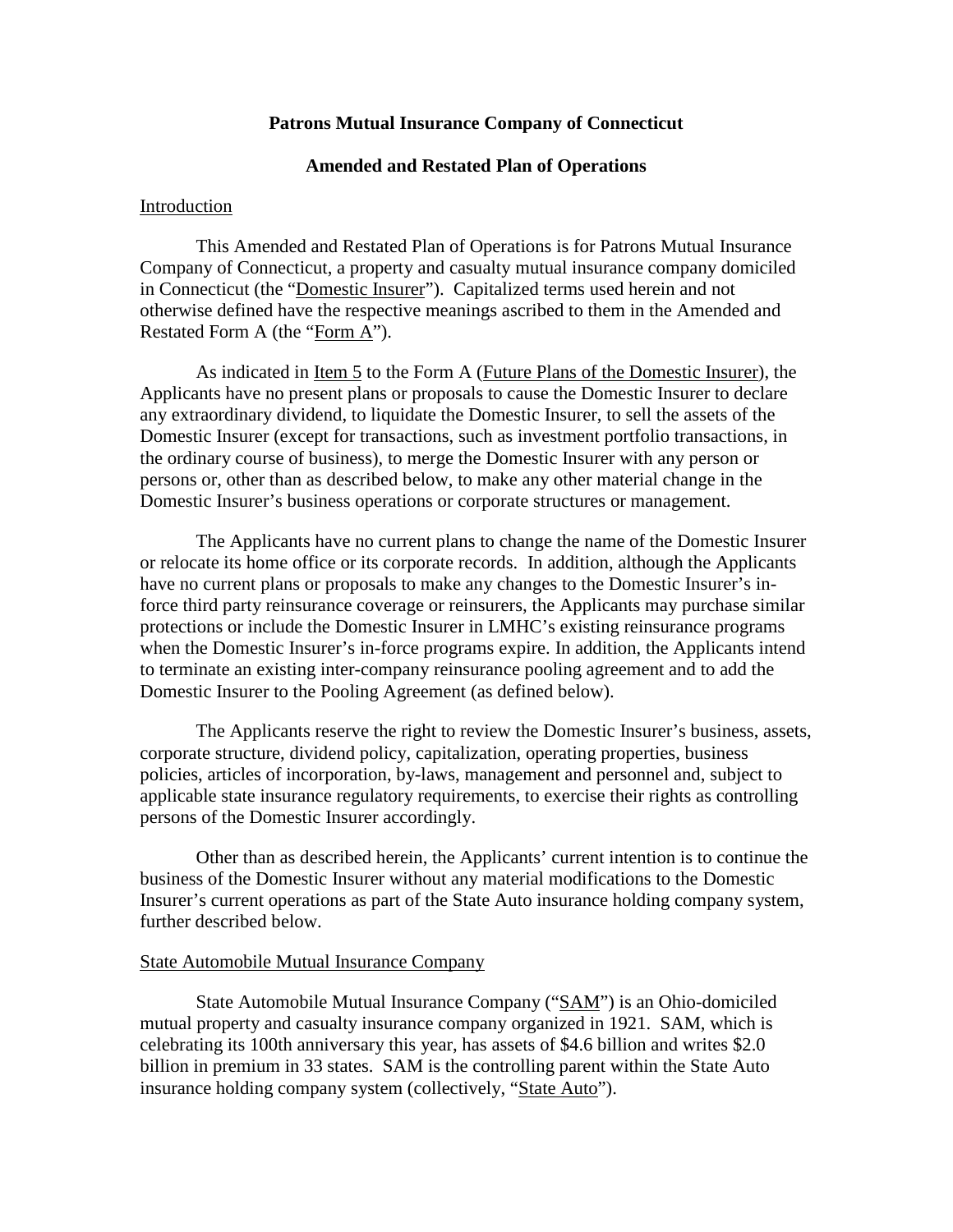State Auto's principal lines of business include personal and commercial automobile, homeowners, commercial multi-peril, workers' compensation, general liability and fire insurance. State Auto exited its specialty business and stopped writing this business on a net basis in 2018; as a result, the specialty insurance segment is no longer a reportable segment and is disclosed as "specialty run-off."

As of July 12, 2021, SAM held approximately 58.8% of the outstanding common shares of State Auto Financial Corporation, a publicly traded Ohio corporation ("STFC"). As of December 31, 2020, STFC had 3.1 billion in total consolidated assets, \$3.1 billion in total consolidated liabilities and \$1.5 billion in total consolidated annual revenue.

The operations of State Auto are headquartered in Columbus, Ohio.

#### Patrons Mutual Insurance Company of Connecticut (the Domestic Insurer)

The Domestic Insurer is a property and casualty mutual insurance company domiciled in Connecticut. Following the approval of the Department, SAM acquired control of the Domestic Insurer in 2007 through a mutual affiliation transaction.

The Domestic Insurer primarily underwrites personal, commercial and farmowners insurance products through independent agents in Connecticut and Massachusetts. The personal insurance products include private passenger automobile, homeowners and umbrella coverage. Its commercial insurance products include business owners, artisan contractor, commercial package, dwelling fire and umbrella coverage.

The Applicants have no current plans or proposals to move the location of the Domestic Insurer in Connecticut. The current location of the Domestic Insurer will always be responsive, and subject to, market conditions, corporate structures, and business operations at that moment in time.

The Applicants do not currently anticipate a substantial reduction, if any, in the total number of Connecticut-based jobs. Total headcount will always be responsive, and subject to, market conditions and the corresponding employment opportunities at that moment in time.

## Distribution

The State Auto group, including the Domestic Insurer, markets its insurance products throughout the United States primarily through independent agencies, which include retail agencies and wholesale brokers. The personal insurance and commercial insurance segments are managed separately due to differences in the types of customers they serve, products they provide or services they offer.

In State Auto's personal insurance segment, State Auto writes standard insurance covering personal exposures to individuals. The primary coverages offered are personal auto, homeowners, and other personal (examples of products included in other personal are dwelling fire, personal inland marine and personal umbrella).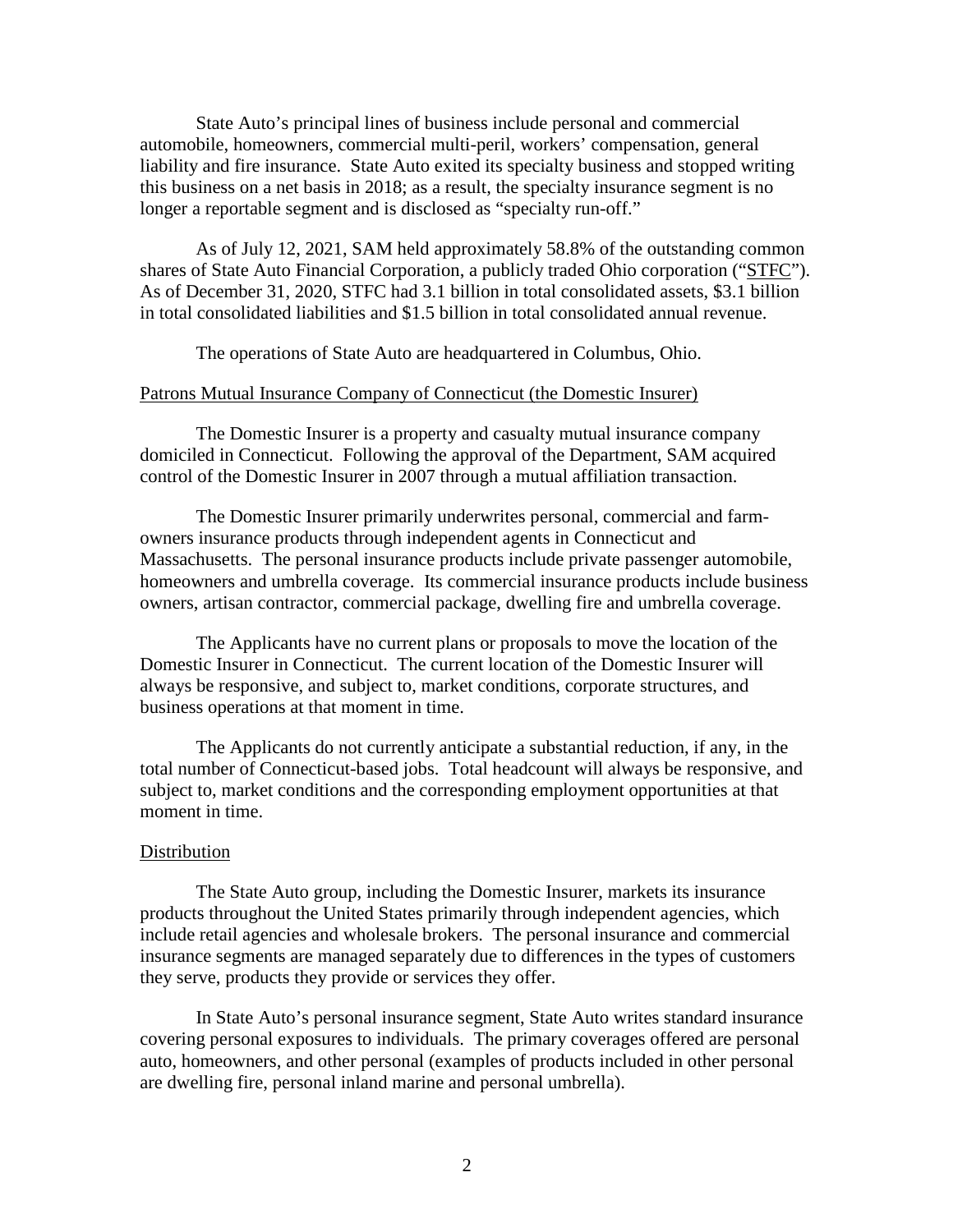In State Auto's commercial insurance segment, State Auto writes standard insurance covering small to medium sized commercial exposures. State Auto offers a broad range of coverages including commercial auto, small commercial package, middle market commercial, farm & ranch, workers' compensation and other commercial (examples of products included in other commercial are commercial inland marine, small commercial package umbrella and middle market commercial umbrella).

#### **Marketing**

State Auto markets its personal and commercial insurance products in 33 states through approximately 3,400 independent agencies, including traditional retail agents, network agents and platform agents. State Auto strongly supports the independent agency system and believes its maintenance is essential to State Auto's present and future success. State Auto continually develops programs and procedures to enhance its agency relationships, including the following: interactions (virtual and in person when able) between senior management and agents; travel and virtual meetings by regional office staff to meet with agents in their home states; training opportunities; and incentives related to profit and growth.

### Management & Directors

While the Applicants have no present intention to change the day-to-day management of the business and operations of the Domestic Insurer, the Applicants intend to nominate a new slate of directors and appoint new executive officers of the Domestic Insurer effective as of or shortly after the Closing in order to align with the slate of directors and executive officers of the other insurance companies within the Liberty Mutual Group. The continued appointment of the new directors of the Domestic Insurer will remain subject to the affirmative vote of the policyholders of the Domestic Insurer in the ordinary course. A list setting forth the names and business addresses of the proposed directors and executive officers of the Domestic Insurer effective as of or shortly after the Closing is attached as Exhibit D-1 to the Form A.

While the Applicants have no present intention to change the day-to-day management of the business and operations of SAM, the current directors and executive officers of SAM will resign immediately prior to the Closing. Effective as of the Closing, new directors and executive officers of SAM will be appointed by the Applicants. Although the current executive officers of SAM will no longer serve as executive officers as of the Closing, it is currently anticipated that a number of SAM's current executive officers will hold leadership positions in the combined organization after the Closing. A list setting forth the names and business addresses of the proposed directors and executive officers of SAM effective as of the Closing is attached as Exhibit D-2 to the Form A.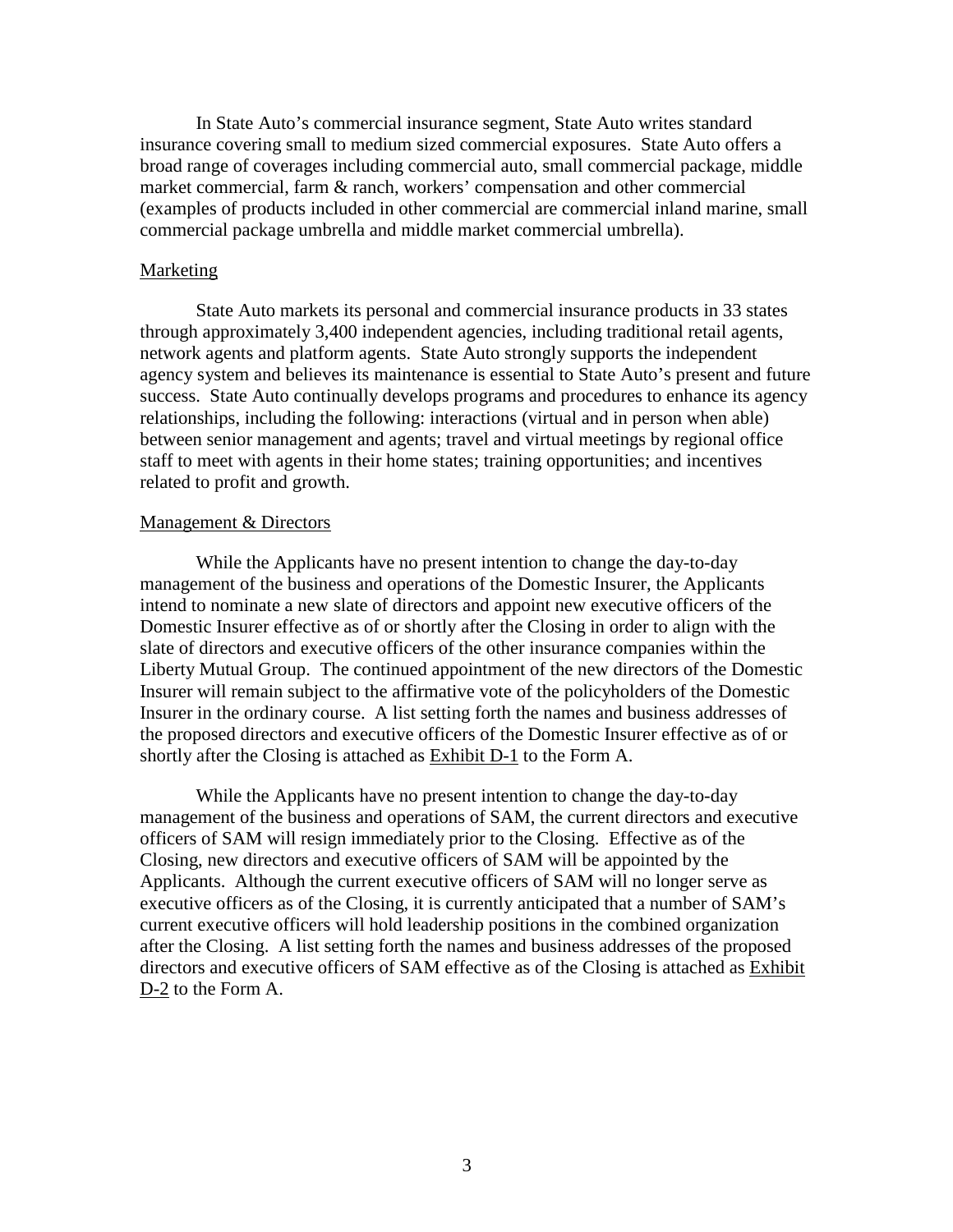#### Inter-Company Agreements

# *Pooling Agreement*

The insurance companies in the State Auto group participate in a quota share reinsurance pooling arrangement under which SAM assumes premiums, losses and expenses from each of the remaining pool members and in turn cedes to certain members of the pool a specified portion of premiums, losses and expenses based on their respective pooling percentages. SAM then retains the balance of the pooled business.

LMIC and its US-domestic affiliated underwriting companies share the results of their respective underwriting activity pursuant to the Liberty Mutual Second Amended & Restated Inter-Company Reinsurance Agreement (the "Pooling Agreement"), an intercompany reinsurance pooling arrangement. LMIC is the pool leader. All of the pool members (other than LMIC) cede 100% of their underwriting activity to LMIC, net of third party reinsurance. LMIC in turn retrocedes 50% of the entirety of the pool's underwriting activity to the following five other pool members and retains the remaining 50%: Peerless Insurance Company, Liberty Mutual Fire Insurance Company, Employers Insurance Company of Wausau, The Ohio Casualty Insurance Company and Safeco Insurance Company of America.

On October 22, 2021, the Applicants submitted to the Department an unexecuted Form D (Prior Notice of a Transaction) relating to the commutation of the existing reinsurance pooling agreement within the State Auto insurance holding company group and the entrance by the Domestic Insurer into a reinsurance pooling agreement within the Liberty Mutual Group (the "Pooling Form  $D$ "). As indicated in the Pooling Form D, all of the pool members within the Liberty Mutual group (other than the pool leader Liberty Mutual Insurance Company or LMIC) cede 100% of their underwriting activity to LMIC, net of third party reinsurance, and LMIC in turn retrocedes 50% of the entirety of the pool's underwriting activity to five other pool members in specified percentages and retains the remaining 50%. The remaining pool participants each retain a 0% participation percentage in the reinsurance pool. Pursuant to the Second Pooling Amendment (as defined in the Pooling Form D), the Domestic Insurer will retain a 0% participation percentage in the reinsurance pool.

# *Other Inter-Company Agreements*

As part of the ongoing integration of the operations of Liberty Mutual's and State Auto's respective businesses, the Applicants anticipate terminating existing intercompany agreements within the State Auto group and intend to cause the Domestic Insurer to enter into new inter-company agreements, including the following agreements with a Liberty Mutual entity as the counterparty: (1) a Management Services Agreement to provide certain services to the Domestic Insurer (the "Management Services Agreement"); and (2) an Investment Management Agreement to manage and invest certain assets on behalf of the Domestic Insurer (the "Investment Management Agreement" and, together with the Management Services Agreement, the "Management Agreements"). The Management Agreements would be materially identical in form,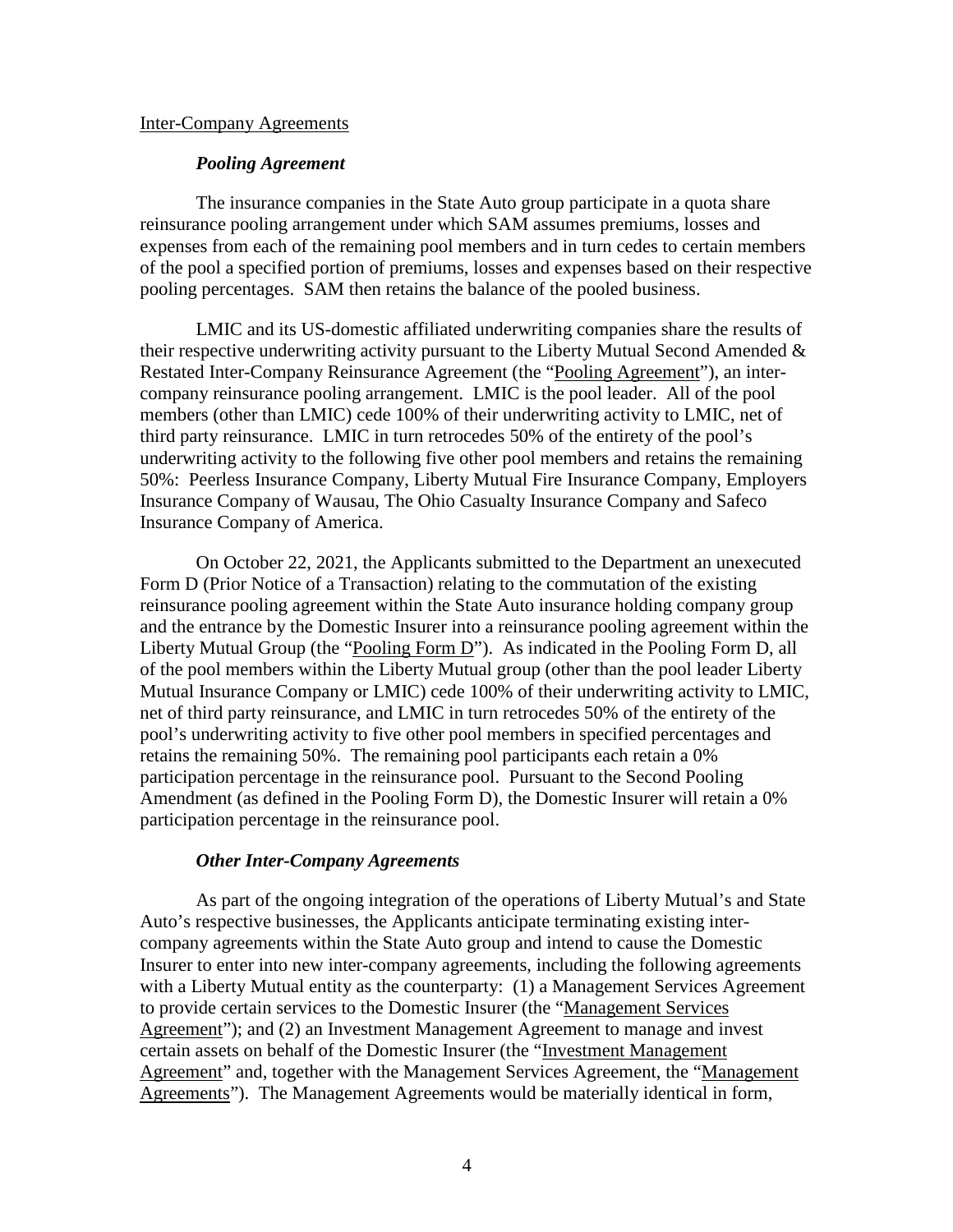subject to changes in investment guidelines, to management agreements entered into by a number of the Domestic Insurer's prospective affiliates within Liberty Mutual's holding company system and approved or non-disapproved by applicable insurance regulatory authorities including the Department. The Applicants acknowledge that the Management Agreements will be subject to review by the Department pursuant to one or more Form D (Prior Notice of a Transaction) filings.

In addition, LMHC's federal income tax return is consolidated with other affiliates in the federal income tax return of LMHC. The income allocation is subject to a written tax sharing agreement (the "Federal Tax Sharing Agreement") and allocation is based upon separate return calculations with credit applied for losses, as appropriate. Effective as of the date of the Closing, the Applicants plan to add the Domestic Insurer as a party to the Federal Tax Sharing Agreement. The Applicants acknowledge that the addition of the Domestic Insurer as a party to the Federal Tax Sharing Agreement Amendment will be subject to review by the Department pursuant to a Form D (Prior Notice of a Transaction) filing.

# Third-Party Reinsurance; Investments

Members of the State Auto group, including the Domestic Insurer, follow the customary industry practice of reinsuring a portion of their exposures and paying to the reinsurers a portion of the premiums received. Insurance is ceded principally to reduce net liability on individual risks or for individual loss occurrences, including catastrophic losses. Although the Applicants have no current plans or proposals to make any changes to the Domestic Insurer's in-force third party reinsurance coverage or reinsurers, the Applicants may purchase similar protections or include the Domestic Insurer in LMHC's existing reinsurance programs when the Domestic Insurer's in-force programs expire.

The Domestic Insurer's investment policy is to attempt to balance its portfolio duration to achieve investment returns consistent with the preservation of capital and maintenance of liquidity adequate to meet payment obligations of policy benefits and claims. The Domestic Insurer invests in assets permitted under the insurance laws of Connecticut.

The insurance companies within the Liberty Mutual Group generally have a similar investment strategy and investment guidelines, subject to applicable investment laws in the insurance companies' domiciliary states. As noted above, the Applicants intend to cause the Domestic Insurer to enter into new inter-company agreements, including an Investment Management Agreement with Liberty Mutual Group Asset Management, Inc., an affiliated investment manager, to manage and invest certain assets on behalf of the Domestic Insurer. A Form D (Prior Notice of a Transaction) filing in respect of proposed inter-company agreements, including the proposed Investment Management Agreement, will be submitted on or shortly after the closing date of the Proposed Transaction.

The proposed Investment Management Agreement submitted with such Form D will include Investment Guidelines. Based thereon, it is expected that the Domestic